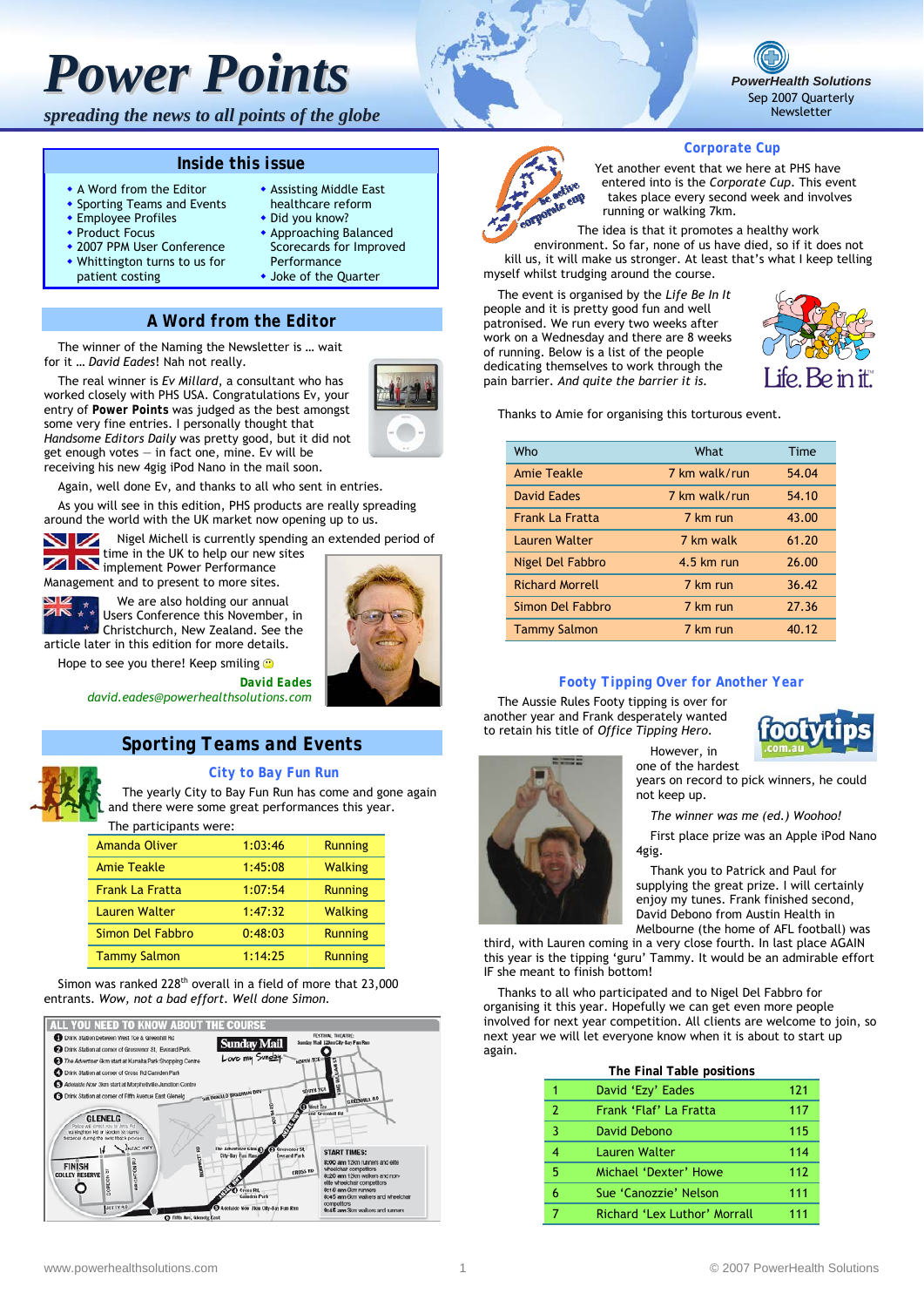*spreading the news to all points of the globe*

| 8  | <b>Brianna Lavender</b>     | 111 |
|----|-----------------------------|-----|
| 9  | Karen 'Kazzadel' Del Fabbro | 110 |
| 10 | Amie Teakle                 | 109 |
| 11 | Emma Martin                 | 108 |
| 12 | <b>Bill May</b>             | 102 |
| 13 | Nigel 'Big Nig' Del Fabbro  | 102 |
| 14 | Steve 'Demon' Hirth         | 98  |
| 15 | James 'Jimmy' Manna         | 97  |
| 16 | Chris 'Maddog' Maddock      | 91  |
| 17 | <b>Adrian Frankham</b>      | 90  |
| 18 | Jessica Venables            | 90  |
| 19 | Amanda Oliver               | 87  |
| 29 | Tammy 'Guru' Salmon         | 84  |

#### *Employee Profiles*



# *Elaine Varacalli*

Welcome to PHS, Elaine. Elaine is probably the first person you'll talk to when you call the office. Here are a few things you can taunt her with when you do call ― *Lief Garret* … now that's funny. (*Her Fav Food was all we needed to know at her interview to get her the job here. Now she just has to deliver! ed.*)

| Fav Food:                           | Haighs Chocolates (except the mint ones).                                                                                                                                                                      |
|-------------------------------------|----------------------------------------------------------------------------------------------------------------------------------------------------------------------------------------------------------------|
| Fav Movie:                          | Star Wars, The Castle, Austin Powers, Memoirs<br>of a Geisha and Miss Potter.                                                                                                                                  |
| Fav Band/Singer:                    | Decade by decade breakdown would probably<br>be Leif Garret, Abba, Duran Duran, Lionel<br>Richie and now Robbie Williams. My hubby and<br>I have anything from Vivaldi to ACDC in our<br>record/CD collection. |
| Fav Holiday<br>Destination:         | Our block on the Murray River near Morgan<br>(ahhhhh the serenity).                                                                                                                                            |
| <b>Fav Football</b><br>Team:        | Not really into sport, except I love watching<br>Bathurst. (Therefore by default she is a Port<br>Adelaide supporter. ed.)                                                                                     |
| <b>Greatest Sporting</b><br>Moment: | Adding to my Kart-Mania trophy collection.                                                                                                                                                                     |
| Interests:                          | I've just become a Body Shop at Home<br>Consultant. Running my own little business and<br>doing parties has taught me a lot and it's heaps<br>of fun.                                                          |
|                                     | I also love taking digital photos, especially of<br>the scenery and the wildlife at the river.                                                                                                                 |
| Work Ambition:                      | My first ambition was to get a great job<br>working for a great company after leaving my<br>previous employer of 7 years, and I've<br>achieved that!                                                           |
|                                     | Next is to get a handle on what I'm doing as<br>quickly as possible and to grow from there.                                                                                                                    |



Tammy is a Java Developer working primarily on PPM. She is singlehandedly keeping Red Bull in business by consuming several cans a day.

Knowing this will help all to understand her Work Ambition.

| Fav Food:                           | Sushi.                |
|-------------------------------------|-----------------------|
| Fav Movie:                          | Mr and N              |
| Fav Band/Singer:                    | Don't ha              |
| Fav Holidav<br>Destination:         | Halls Ga              |
| Fav Football Team:                  | Dave sai              |
| Greatest<br><b>Sporting Moment:</b> | When I t<br>on the he |
| Interests:                          | Running<br>the beac   |
| <b>Work Ambition:</b>               | To be the<br>ahh ahhl |





*PowerHealth Solutions* Sep 2007 Quarterly Newsletter

| Fav Food:                           | Sushi.                                                                               |
|-------------------------------------|--------------------------------------------------------------------------------------|
| Fav Movie:                          | Mr and Mrs Smith.                                                                    |
| Fav Band/Singer:                    | Don't have a favorite.                                                               |
| Fav Holidav<br>Destination:         | Halls Gap in the Grampians.                                                          |
| Fav Football Team:                  | Dave said I have to say "Port Adelaide".                                             |
| Greatest<br><b>Sporting Moment:</b> | When I tried to catch the netball but it hit me<br>on the head and I got concussion. |
| Interests:                          | Running, hiking, cycling, gardening, camping,<br>the beach, Playstation 2.           |
| Work Ambition:                      | To be the fastest coder in the world! Muah ahh<br>ahh ahhhh! (hear evil laugh)       |

### *Product Focus*

### *OLAP Reporting*



OLAP Reporting was the original PHS reporting tool, and in recent years, has undergone lots of work to bring it up to speed with our current offerings.

It focuses on allowing quick and easy analysis of data to quickly answer ad hoc questions.

The top 3 most popular features are:

*Fast report construction*

You can quickly construct reports using a huge variety of Dimensions and Measures. You just *drag-and-drop* to quickly create aggregations and drill-downs.

#### *Easy filtering*

Any Dimension used to view data (ie. Hospital, Date of Admission, etc) can also be used to filter data. Quickly restrict the data in your report to just the information needed to answer your question.

#### *Saved Reports*

Once you have configured a report exactly how you wanted it you can save a named copy of it. This allows quick and easy retrieval of the configuration in the future, as well as enabling links from other reporting products, such as Digital Dashboard.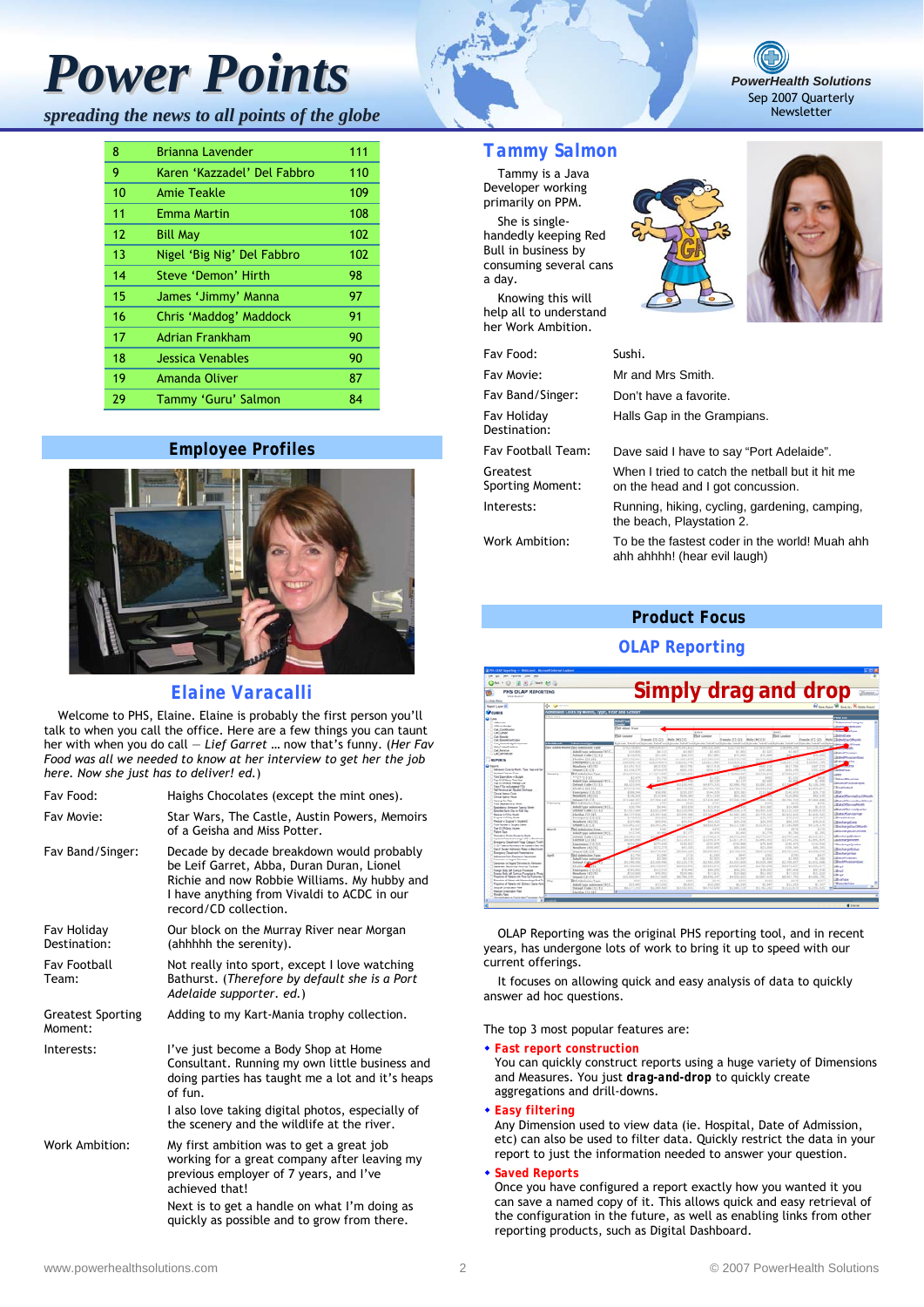*spreading the news to all points of the globe*

#### *2007 PPM User Conference, Nov 12-13th*

Well folks, it's that time of the year again, and we are off to Christchurch, New Zealand.



Themed *Business intelligence for improving performance*, we expect to spend 2 relaxing days at a lakeside resort, exploring hospital business intelligence.



This is an excellent *opportunity to network* with Australian and New Zealand hospitals, and hear *real life examples* of what they are doing, in the *relaxing resort environment*.

We have an excellent program lined up, with keynote speaker Wayne Bennett from Central Maine Healthcare USA. Wayne has



successfully *aligned his organisation goals into daily reporting*, in the process transforming Central Maine Healthcare into a *strategy-focused organisation*.

Customers will also be presenting *case studies* showing how decision support and reporting has benefited them.

The conference has been structured to be *informative to newcomers*, with introductory sessions. At the same time, *interesting advanced topics* have also been scheduled for our seasoned users.

#### *Comments about last year's conference*

Ms Josephine Beer, The Royal Women's Hospital *Thanks very much for organizing the conference ― it wasn't just great it was FANTASTIC! The conference was great. The venue was lovely, wonderful food, entertaining conference dinner and good conference facilities. It was really helpful to get away from our busy work environments to talk with other sites and hear about their successes and the things they are happy with and proud of achieving — lots of great ideas and contacts to inspire us all.*

Mr Alan Kerle, Northern Sydney Central Coast Area Health Service *The opportunity to network and see what other sites are doing was excellent. I take away a number of ideas and hope to be better positioned in the longer term as a direct result of the conference. The general theme of the conference was excellent.*

Places are filling fast, so hurry up and register before 24<sup>th</sup> October!

*[click here to register online](http://www.powerhealthsolutions.com/messages/2007PHSConference/registration/) [click here for conference details](http://www.powerhealthsolutions.com/messages/2007PHSConference/)*

## *Profile on Wayne Bennett*













*PowerHealth Solutions* Sep 2007 Quarterly Newsletter

Fav Food: Brick Oven Pizza Fav Movie: The Godfather (Parts I, II, and III) Fav Band/Type of music: Fav Holiday Destination: Fav Sport/Team: Baseball/Boston Red Sox Fav Leisure Activity: Sailing Interests: Bread Baking Work Ambition: Become a Strategy Focused Organization Family: Wife *Kate*, son *Samuel* (13), and

Neko Case/alt country

The coast of Maine

(*and of course Port Adelaide Football Club if Wayne followed Aussie Rules! ed.*)

Samuel's Black Lab *Pia*.

# *Whittington turns to us for patient costing*





The Whittington Hospital

We are very proud to announce that The Whittington Hospital NHS Trust has purchased PowerPerformance Management, together with the PowerBusiness Reporting suite of ad hoc management and digital dashboard reporting tools.

With implementations in Australia, New Zealand, USA and now, the UK, PowerHealth Solutions is rapidly gaining international recognition for our web-based and open systems technology, linking all existing hospital systems to correlate financial, clinical and operational data all absolutely essential for making informed decisions.

Of course, our very own Nigel Michell is even now hard at work implementing the system for Whittington Hospital.



Our UK business partner is software supplier Health Information (UK) Systems Ltd (HISL), which supplies local knowledge and industry expertise.

With over 25 acute clinics and a similar number of primary Care Trusts using their Vector multi-disease, chronic-diseasemanagement/long-term-care electronic patient record system, HISL is ideally placed to support the PowerPerformance Management and PowerBusiness Reporting product range in the UK.

I